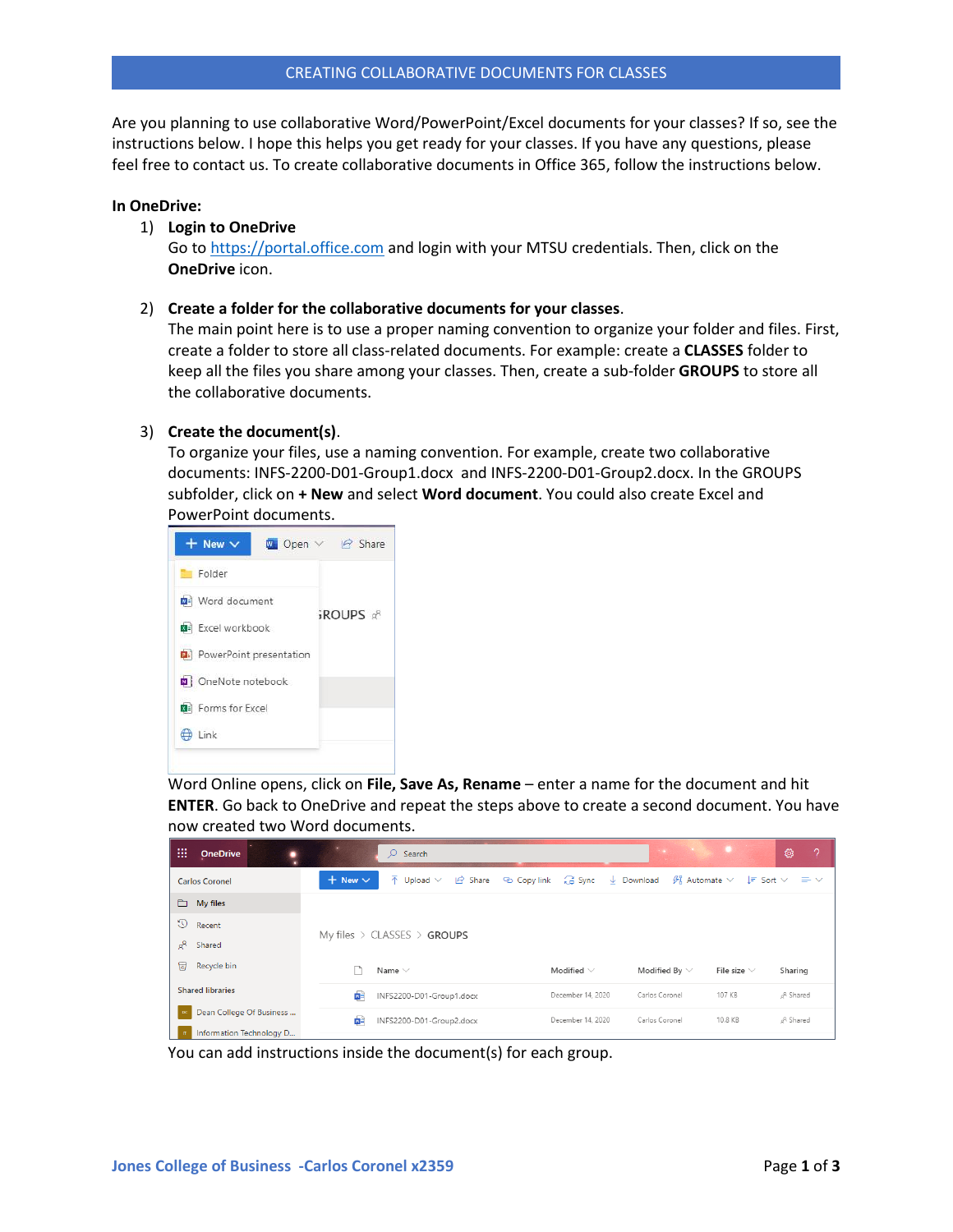4) **Assign Edit rights to students**. For each document, assign what students can edit the file. For example, for INFS-2200-D01-Group1.docx, assign edit rights to student1, student2, and student3. For Group2.docx, assign edit rights to student4 and student5. For each file, **click on the (:) three dots,** then click on **Manage access**.



Next, in the **Manage Access** window, under **Direct Access**, use the **+** plus sign to add the *student's MTSU email*, and click on **Grant Access**. By default, the access is "**Can edit,**" but you can change it to "Can view." Repeat this process for each student. Check the **Notify people** checkmark to send an email to each student.

| Group1.docx                                                       | $\times$            |
|-------------------------------------------------------------------|---------------------|
| <b>Manage Access</b>                                              |                     |
| Stop sharing                                                      |                     |
| (i) This file is shared because the folder it is in is<br>shared. |                     |
| <sup>co</sup> Links giving access <sup>1</sup>                    | $\mathcal{P}$ Share |
| There are no sharing links for this item.                         |                     |
| P <sub>o</sub> Direct access <sup>1</sup>                         |                     |
| <b>Grant access</b><br>Group1.docx                                |                     |
| Enter a name or email address                                     |                     |
| $\mathscr O$ Can edit                                             |                     |
| Add a message (optional)                                          |                     |
| V Notify people                                                   |                     |
|                                                                   |                     |